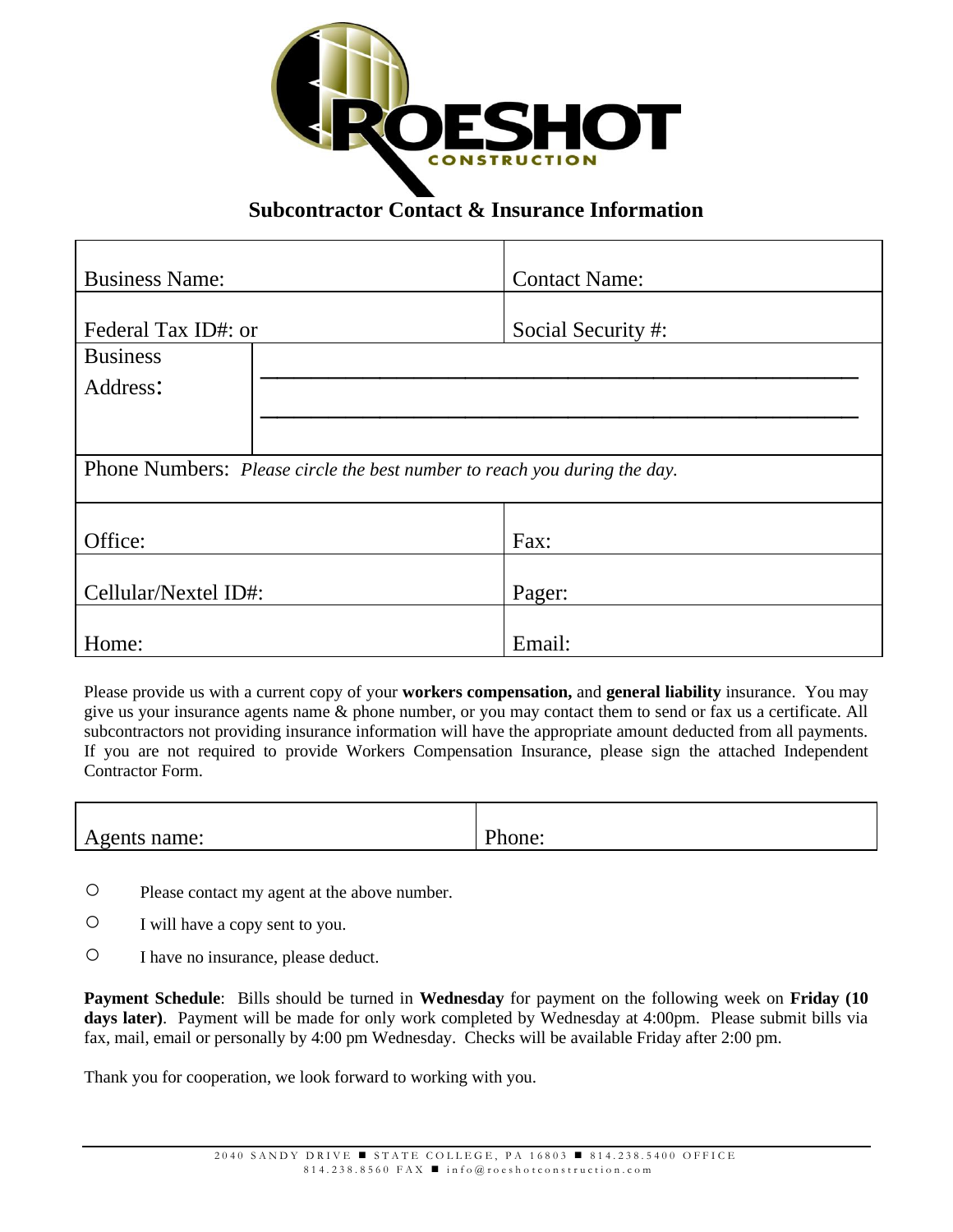

It is herby agreed that is an Independent Contractor to Roeshot Construction Inc. There is no Employer/Employee relationship existing.

Subcontractor also understands that as a sole proprietor not subject to Workers Compensation in the state of Pennsylvania that no benefits under Workers compensation of above mentioned companies will apply to Subcontractor, as they are not employees of this organization. If Subs are not covered under their own Workers Comp policy, then they are working at their own risk and understand again that no benefits will be paid to them from Roeshot Construction Inc. for medical expenses or indemnity for on the job injuries.

My signature below proves that I have read and understand the above statement.

| Subcontractor |  |
|---------------|--|
|---------------|--|

Witness **Example 2.2** Date  $\overline{a}$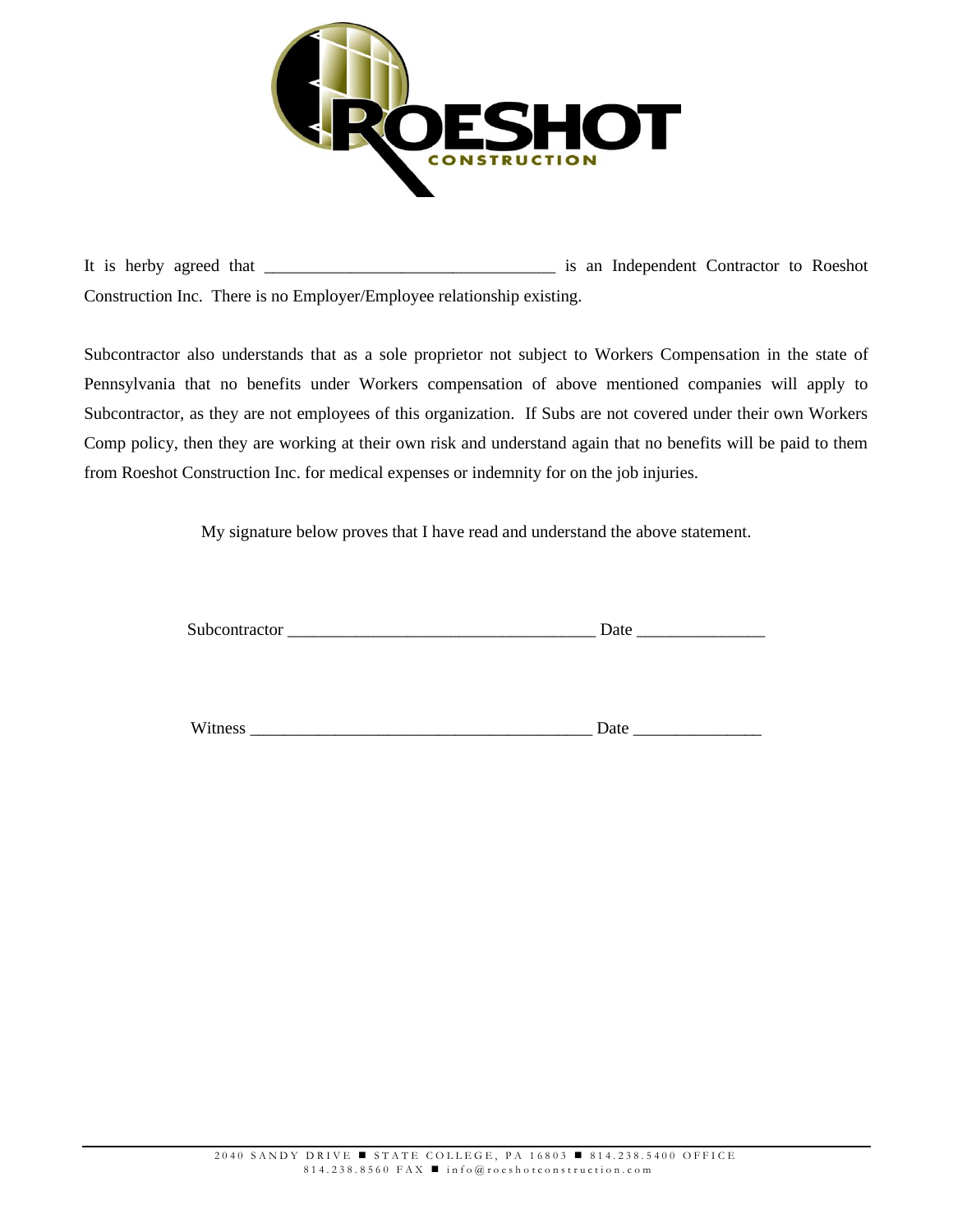

## **Sub-Contractor Indemnification Agreement**

The Work performed by the Subcontractor shall be at the risk of the Subcontractor exclusively. To the fullest extent permitted by law, Subcontractor shall indemnify, defend (at Subcontractor's sole expense) and hold harmless Contractor, the Owner (if different from Contractor), affiliated companies of Contractor, their partners, joint ventures, representatives, members, designees, officers, directors, shareholders, employees, agents, successors, and assigns ("Indemnified Parties"), from and against any and all claims for bodily injury, death or damage to property, demands, damages, actions, causes of action, suits, losses, judgments, obligations and any liabilities, costs and expenses (including but not limited to investigative and repair costs, attorneys' fees and costs, and consultants' fees and costs) ("Claims") which arise or are in any 'way connected with the Work performed, Materials furnished, or Services provided under this Agreement by Subcontractor or its agents. These indemnity and defense obligations shall apply to any acts or omissions, negligent or willful misconduct of Subcontractor, its employees or agen1:s, whether active or passive. Said indemnity and defense obligations shall further apply, whether or not said claims arise out of the concurrent act, omission, or negligence of the Indemnified Parties, whether active or passive. Subcontractor shall not be obligated to indemnify and defend Contractor or Owner for claims found to be due to the sole negligence or willful misconduct of Indemnified Patties.

Subcontractor's indemnification and defense obligations hereunder shall extend to Claims occurring after this Agreement is terminated as well as while it is in force, and shall continue until it is finally adjudicated that any and all actions against the Indemnified Parties for such matters which are indemnified hereunder are fully and finally barred by applicable Laws.

Should Subcontractor at any time, fail to supply sufficient number of skilled workman or a sufficient quantity of materials of proper quality, or fail in any respect to prosecute the work covered by this Subcontract with promptness and diligence, or fail in the performance of any of the agreements here in contained, or should any workmen engage in strike or other work stoppage, or cease to work due to picketing or other such activity, or fail to make payments to workers or material suppliers, Contractor may, in any of such events at its option, after forty-eight hours written notice to Subcontractor, provide any such labor and/or materials and deduct the cost thereof from any monies due or thereafter become due to Subcontractor. If expenses incurred by General Contractor in completing work shall exceed the unpaid balance, Subcontractor shall pay the General Contractor along with any damages incurred as result of default. General Contractor may, at its option, terminate this agreement with Subcontractor and have the right to complete the work hereunder with another Subcontractor. Subcontractor shall be liable to General Contractor for all costs and damages incurred by Subcontractor due to failure to perform.

## INSURANCE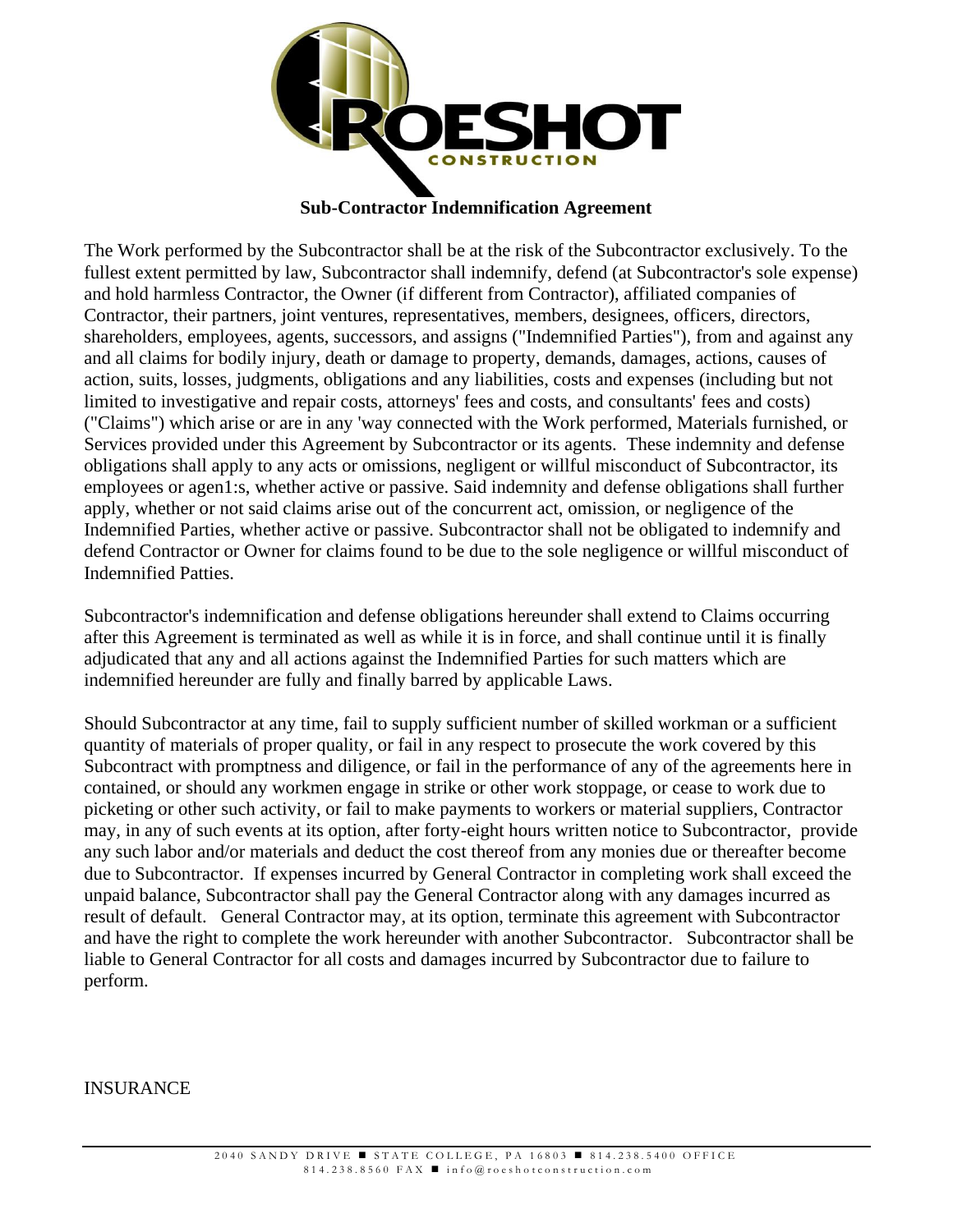

Upon execution of this Agreement, and prior to the Subcontractor's commencing any work or IMPORTANT services with regard to the Project, the Subcontractor shall carry commercial general liability insurance on ISO form CG 00 01 1001 (or a substitute form providing equivalent coverage) and the Subcontractor shall provide the contractor with a Certificate of Insurance and Additional Insured Endorsement on ISO form CG 20 10 11 85 (or a substitute form providing equivalent coverage) or on the combination of ISO forms CG 20 10 1001 and CG 2037 1001 (or substitute form providing equivalent coverage) naming the Contractor and the Owner as Additional Insured's there under. Additional insured coverage shall apply as primary insurance with respect to any other insurance afforded to Owner and Contractor. The coverage available to the Contractor and Owner, as Additional Insured's, shall not be less than \$1 million dollars Each Occurrence, \$2 million General Aggregate (subject to a per project general aggregate provision applicable to the project), \$2 million Products/Completed Operations Aggregate and \$1 million Personal and Advertising Injury limits. Such insurance shall cover liability arising from premises, operations, independent contractors, productscompleted operations, personal and advertising injury, and liability assumed under an insured contract (including the tort liability of another assumed in a business contract). There shall be no endorsement or modification of the Commercial General Liability form arising from pollution, explosion, collapse, underground property damage or work performed by subcontractors. All coverage shall be placed with an insurance company duly admitted in the State of Pennsylvania and shall be reasonably acceptable to Contractor. All Subcontractor insurance carriers must maintain an AM Best rating of" A-" or better. Coverage shall be afforded to the Additional Insured's whether or not a claim is in litigation.

The insurance coverage required under paragraph --shall be of sufficient type, scope, and duration to ensure coverage for the Contractor or Owner for liability related to any manifestation date within the applicable statutes of limitation and/or repose which pertain to any work performed by or on behalf of the Contractor or Owner in relation to the Project.

Each Certificate off insurance shall provide that the insurer must give the Contractor at least 30 days' prior written notice of cancellation and termination of the Contractor's coverage there under. Not less than two weeks prior to the expiration, cancellation or termination of any such policy, the Subcontractor shall supply the Contractor with a new, and replacement Certificate of Insurance and Additional Insured endorsement as proof of renewal of said original policy. Said new and replacement endorsements shall be similarly endorsed in favor of Contractor and Owner as set forth above.

Additionally, and prior to commencement of the Work, the Subcontractor shall provide the Contractor with a Certificate of insurance showing liability insurance coverage for the Subcontractor and any employees, agents, or Sub-Subcontractors of the Subcontractor for any Workers' Compensation, Employer's Liability and Automobile Liability. in the event any of these policies are terminated, Certificates of Insurance showing replacement coverage shall be provided to Contractor. Coverages shall be no less than the following:

Workers' Compensation and Employers' Liability Insurance: As required by law and affording thirty (30) days written notice to Contractor prior to cancellation or non-renewal, providing coverage of not less than \$1,000,000 for bodily injury caused by accident and \$1,000,000 for bodily injury by disease.